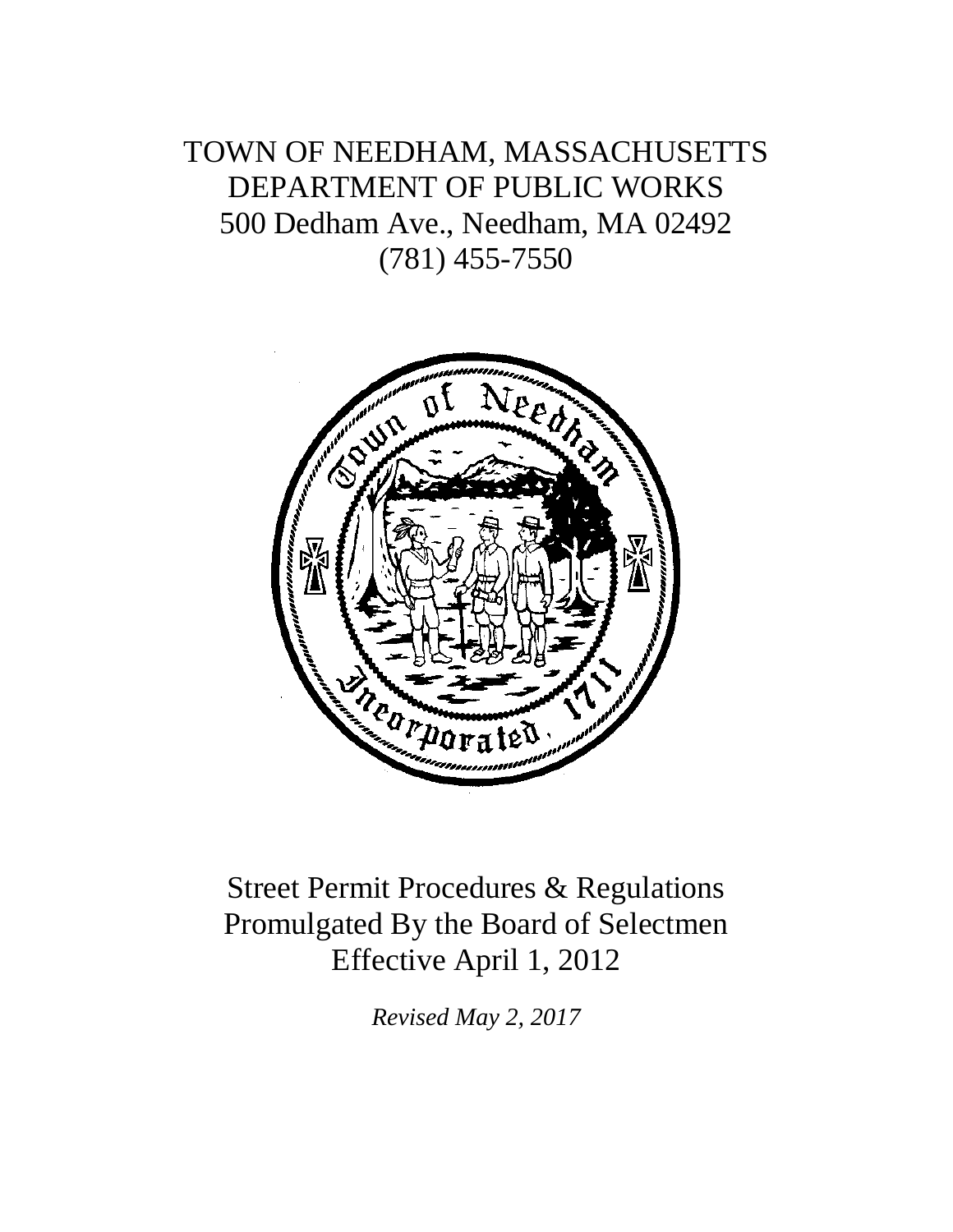#### **TOWN OF NEEDHAM**

### **DEPARTMENT OF PUBLIC WORKS**

#### **STREET PERMIT PROCEDURES & REGULATIONS**

#### TABLE OF CONTENTS

- SECTION 1 GENERAL PROVISIONS
- SECTION 2 DEFINITIONS
- SECTION 3 APPLICATION FOR PERMIT
- SECTION 4 PERMIT FEES
- SECTION 5 BOND AND INSURANCE REQUIREMENT
- SECTION 5 ISSUANCE OF PERMIT
- SECTION 6 EMERGENCY PERMITS
- SECTION 7 INDEMNIFICATION
- SECTION 8 PROTECTIVE MEASURES AND TRAFFIC CONTROL
- SECTION 9 CONSTRUCTION REQUIREMENTS
- SECTION 10 INSPECTIONS
- SECTION 11 PENALTIES
- SECTION 12 MORATORIUMS
- SECTION 13 REVISIONS & SEVERABILITY
- SECTION 14 EFFECTIVE DATE
- Appendix **A** D.T.E 98-22
- Appendix **B** Street opening permit application and license forms
- Appendix **C** Driveway Opening Detail
- Appendix **D** Corner Reconstruction Detail
- Appendix **E** Excavation and Trench Safety Summary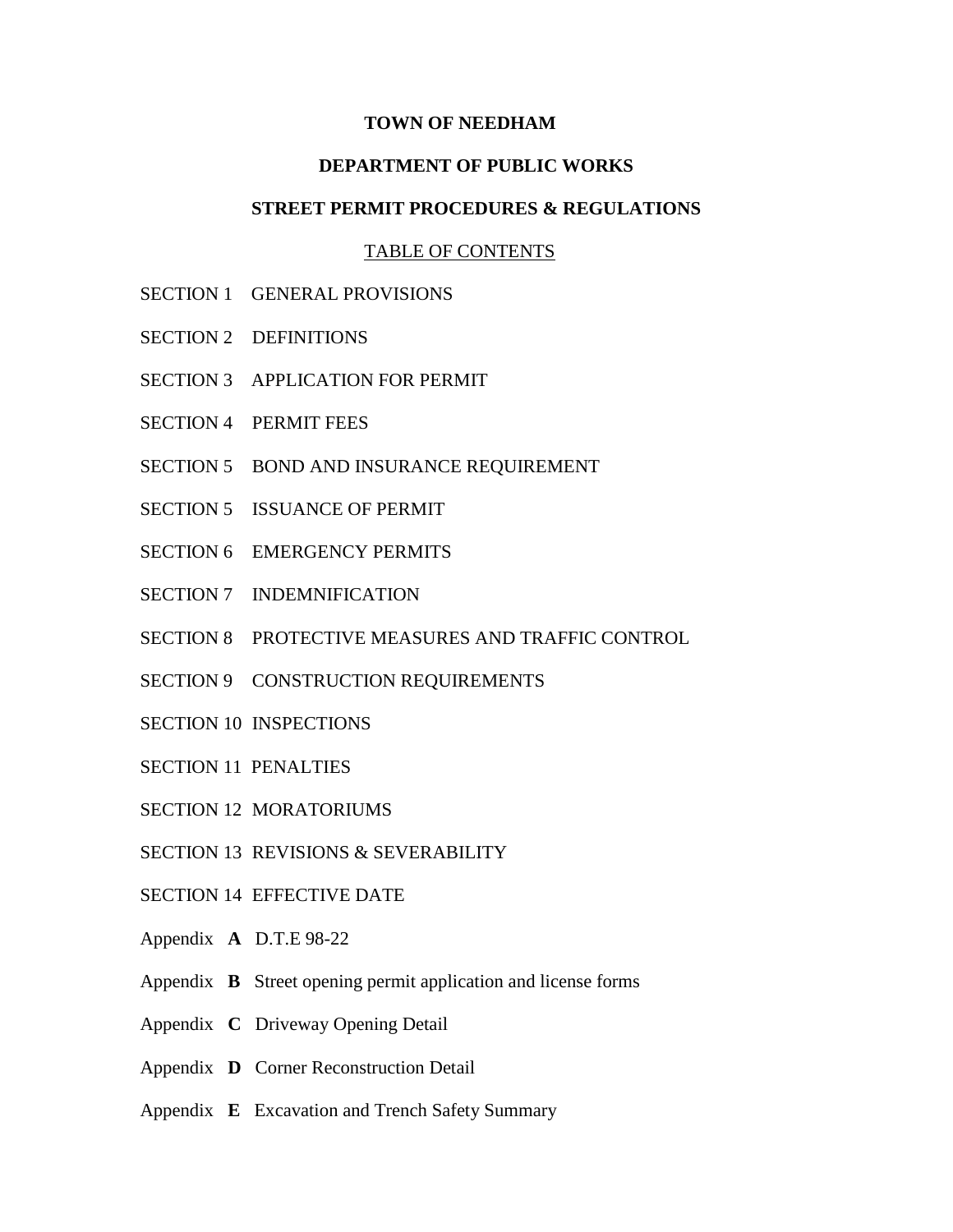## SECTION 1 GENERAL PROVISIONS

Street permit procedures are promulgated by the Department of Public Works pursuant to the authority granted under Sections 23 and 31 of the Town Charter and Section 2.2.5.1.4 of the General By-Laws.

Excavation and Trench Safety procedures are promulgated by the Department of Public Safety and the Division of Occupational Safety pursuant to authority granted by M.G.L. c. 82A. Requirements established in 520 CMR 14.00 and pursuant to section 2.2.5.4 of the General By-Laws are hereby included in this document.

The purpose of these procedures is to establish reasonable standards to protect the safety of the general public, to avoid interference with other road construction projects and to provide a uniform standard of construction for work within public ways or lands under the control of the Town.

These procedures may be revised from time to time in order to remain consistent with other State, Federal, or local Laws, regulation, or policy.

## SECTION 2 DEFINITIONS

- 2.1 Applicant the person who is applying for a permit or license under these procedures and the person to whom the permit or license is issued.
- 2.2 Competent Person a person who is capable of identifying existing and predictable hazards in the surroundings or working conditions which are unsanitary, hazardous or dangerous to employees, and who has authorization to take prompt corrective measures to eliminate them.
- 2.3 Excavator Any entity including, but not limited to, a person, partnership, joint venture, trust, corporation, association, public utility, company or state or local government body or public agency which performs excavation operations including the excavation of trenches.
- 2.4 Grades Card An index card issued by the building department that requires a signature from DPW staff confirming that all town specifications have been met in order to obtain a certificate of occupancy.
- 2.5 License Written permission issued by The Needham Department of Public Works to an applicant who has been approved to do work in accordance with the Town's Street Permit procedures.
- 2.6 Person any individual, group of individuals, association, partnership, corporation, company, business organization, trust, estate, the Commonwealth or political subdivision thereof to the extent subject to Town by-laws, administrative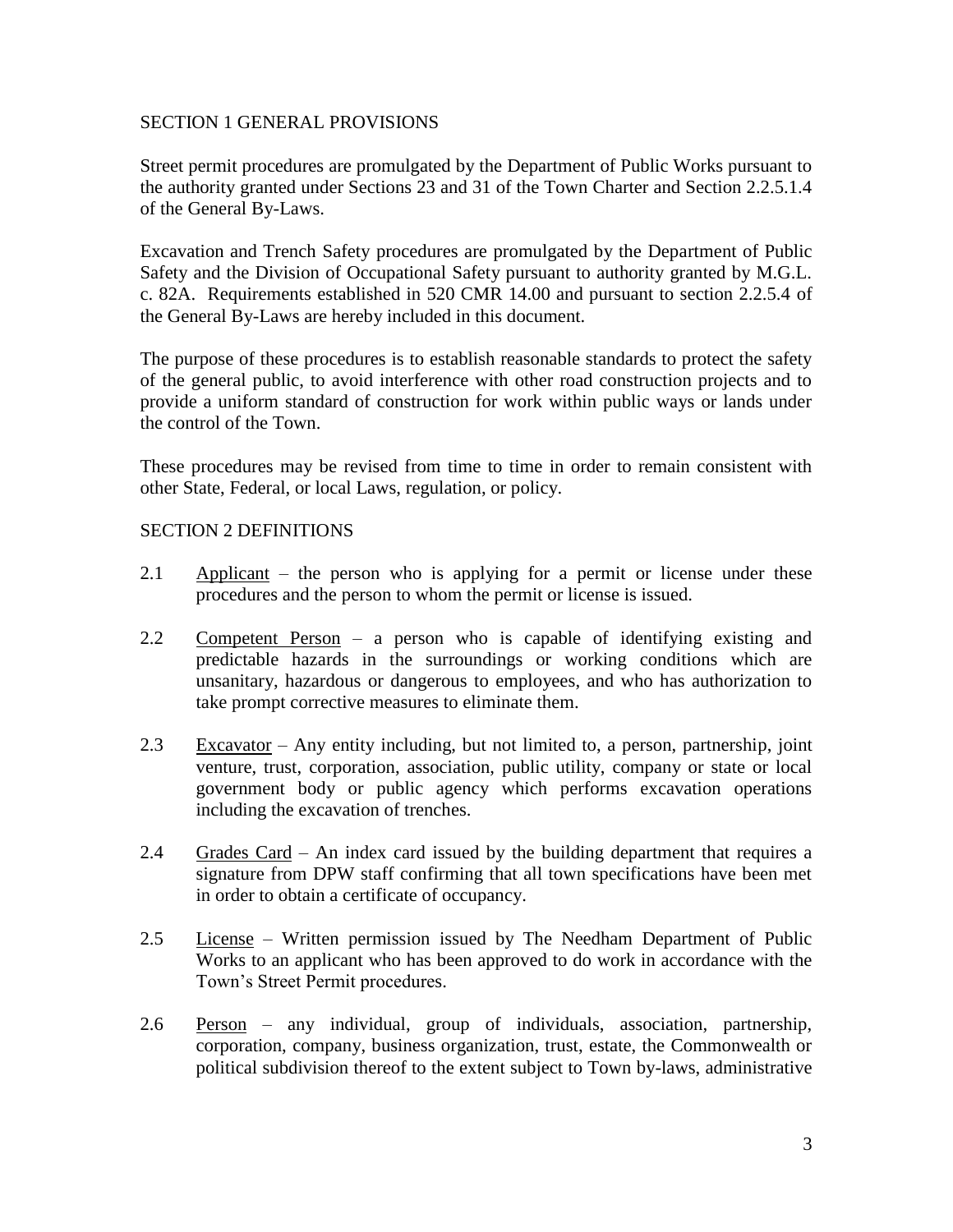agency, public or quasipublic corporation or body, and any other legal entity, its legal representatives, agents or assigns.

- 2.7 Street Entire width between the boundaries of every town owned public way or easement.
- 2.8 Street Permit A permit issued by the Needham Department of Public Works to an Applicant for occupying, obstructing, or excavating within a street, easement, or public or private property.
- 2.9 Trench An excavation which is narrow in relation to its length, made below the ground surface in excess of 3 feet below grade and the depth of which is, in general, greater than the width, but the width of the trench, as measured at the bottom, is no greater than 15 feet.
- 2.10 Trench Permit A street permit issued to perform trench excavation work (in accordance with 520 CMR 14.00).
- 2.11 Work Opening, occupying, obstructing or excavating in a public way or excavating a trench on public or private property.
- 2.12 Work day a period of time between 7:00 a.m. and 5:00 p.m. occurring on a day of the week, except Saturdays, Sundays and holidays observed by the Town of Needham Department of Public Works. The hours may be modified as indicated on the permit.

# SECTION 3 APPLICATION FOR LICENSES AND PERMITS

## SECTION 3.1 License Requirements

No person may occupy, obstruct, excavate within a street or excavate a trench on public or private property prior to becoming licensed by the Town of Needham. Licenses may be issued by the Department of Public Works in 3-year cycles. All existing licenses will expire on December 1, 2012, and thereafter applicants must seek a renewal of their license if they intend to continue to perform work in the Town. A license renewal fee of \$300 will be required for renewal. Persons seeking to renew their license shall provide a copy of their Massachusetts Hoisting License for licenses that allow for excavation in a public way or any trench on a private or public way, a completed license application form, a check in the amount of \$300 payable to the Town of Needham and shall have had no outstanding violations in the previous licensing period. Examples of violations include but are not limited to, working without a street permit or trench permit, working in violation of the restrictions of street permits such as after 5 PM or on weekends, or work that does not meet town specifications. Such person upon receipt of a license commits to having a competent person on site in accordance with 520 CMR 14.00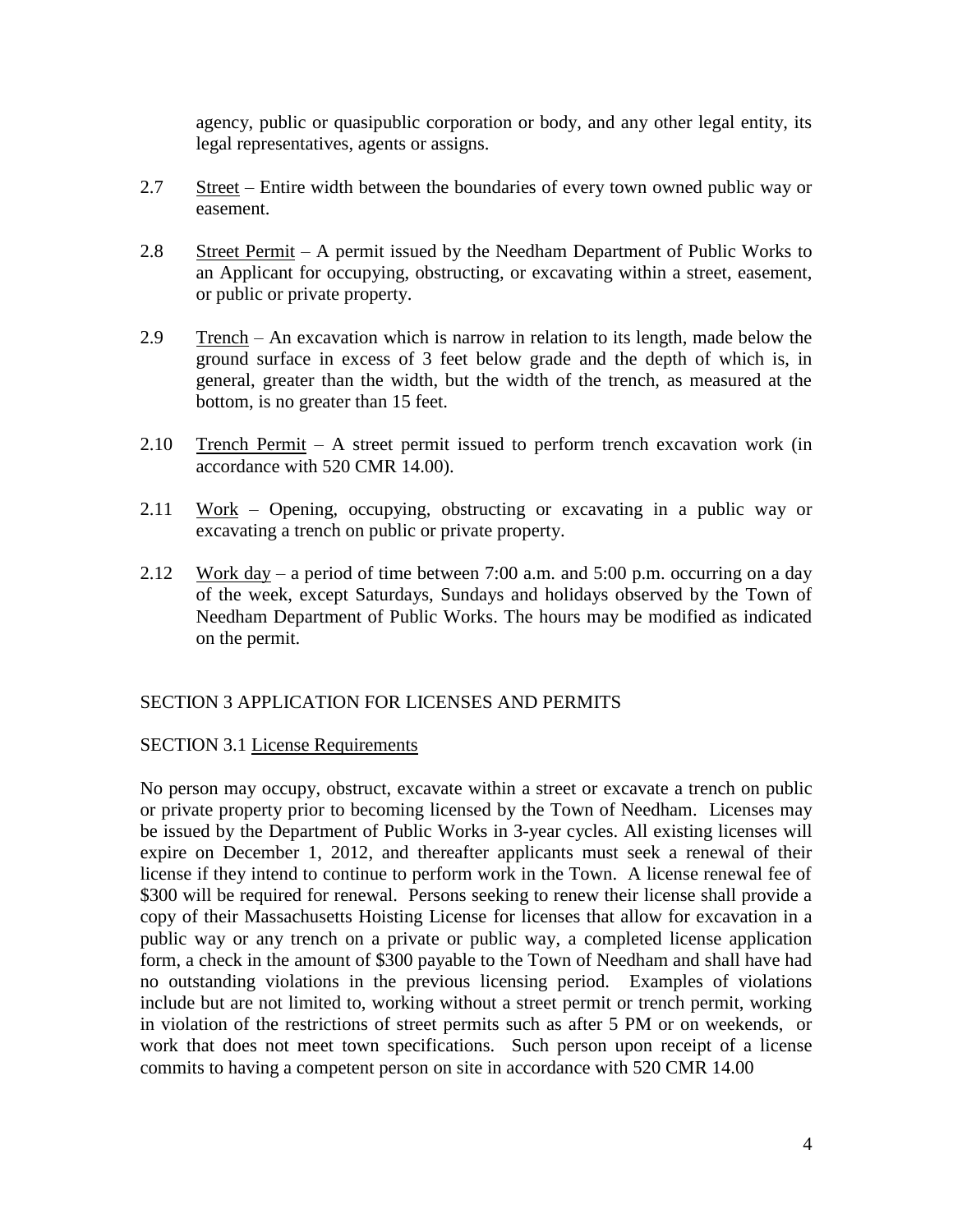Needham Department of Public Works shall require a signature committing the applicant to compliance with the requirements; a valid e-mail address and 24 hour phone number. A list of licensed contractors will be made available to the public via the Town of Needham website and shall be updated on an annual basis.

## SECTION 3.2 Street Permit Requirements

#### Bond and Insurance Requirements

The holder of the permit shall be insured by an insurance carrier licensed to operate in the Commonwealth of Massachusetts. The minimum acceptable insurance amounts are as follows:

| Public/General Liability |                    |                         |  |
|--------------------------|--------------------|-------------------------|--|
| Bodily Injury            | \$100,000/person   | $$500,000$ single limit |  |
| <b>Property Damage</b>   | \$300,000/accident | $$500,000$ single limit |  |

Depending on the amount, complexity and length of time that a proposed construction work is expected, the Director of Public Works may require an increase of the above minimum insurance limits prior to issuing a permit to the licensed person.

Prior to the issuance of a permit, the Applicant shall deposit, with the Town, a Surety Bond in an amount and form as shall be determined by the Director of Public Works. The amount of the Surety Bond may also be established separately for each permit so that the Town will be protected against loss in the event of the failure of the permit holder to complete the work or make required repairs or restoration of damages involving the work or encroachment authorized by the permit.

The amount of bond for Street Permits shall be computed on the basis of cost required to make proper restoration or repairs. Immediately upon approval of an application for a permit, the Director of Public Works or his designee shall advise the Applicant as to the amount of bond required. An annual blanket Surety Bond, acceptable to the Director of Public Works, may be deposited to avoid the inconvenience and expenses of obtaining individual bonds for each permit requested. The minimum annual bond amount shall be \$5000.

The bond shall be released to the permit holder upon the expiration of the guarantee period. The guarantee period shall be for a period of one year following the placement of the permanent patch (except in cases of work in a road under a moratorium see Section 13). During the guarantee period, the Applicant shall be responsible for the repair and restoration of the surface.

An application for permit must be filed by a licensed person with the Town of Needham prior to any work on, in, within, under or over any Town-owned right of way, easement or land. Standard application forms for this permit may be obtained from the Department of Public Works.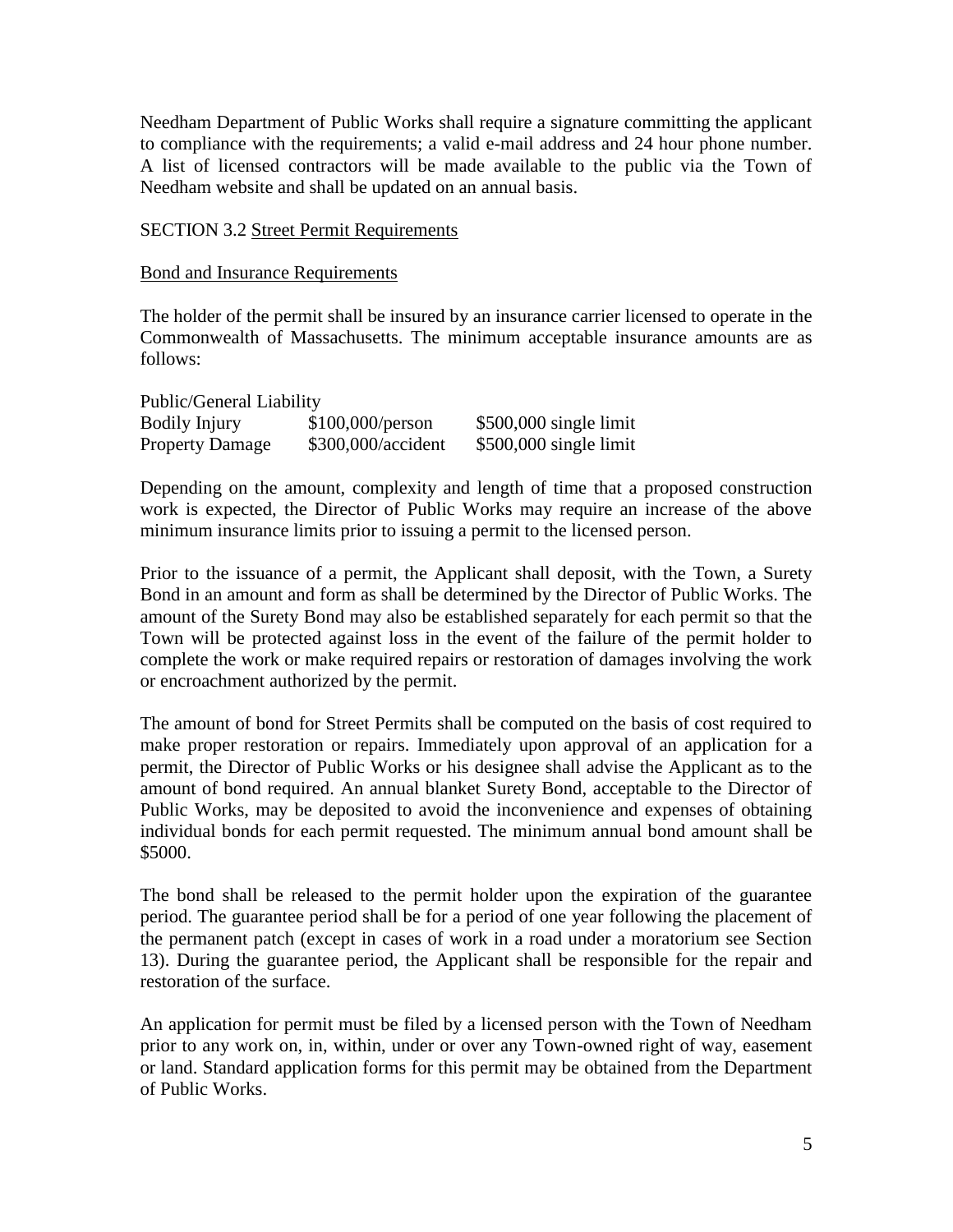An application for a Street Permit must be filed with the Department of Public Works or Board of Health prior to starting excavation of any Trench. The Applicant shall comply with the Federal Occupational Safety and Health Act, and any and all regulations promulgated by the Massachusetts Department of Public Safety pursuant to MGL c.82A and 520 CMR 14.00 (as amended) and the Town of Needham Bylaws, regulations, policies, and procedures.

Each application form shall be completely filled out and signed by the licensed person and shall be accompanied by the appropriate plans and permit fees. The completed application shall be submitted to the Department of Public Works. Applications for sub surface sewage works disposal permits are licensed under the permit issued by the Board of Health for that work under each permit issued by the Board of Health.

When applications are made for permits, complete plans and specifications must be submitted at the time of application. The plans shall be drawn at a scale of  $1"=40"$  or greater scale, shall be drawn on the Form provided and shall contain the following minimum information.

General Information:

Address(es) of the area where work is proposed Name, address and telephone number of the person preparing the plan Name, address and telephone number of the Applicant Street name(s) of the roadway(s) being affected North arrow Scale of the plan

Within 100 Feet of All Proposed Work:

All property lines, all utility poles and numbers, mailboxes, signs, trees and above ground utilities All underground utilities All driveways, intersections and limits of pavement All fences, walls, guard rails, curbing, berms and rock outcrops All ditches, swales and streams All wetland and flood plain areas All pavement markings

The plans shall show the approximate location and extent of the proposed work. For work requiring a Street Permit application, a traffic control plan or procedure shall also be submitted indicating how the public will be protected and public access continued through the work areas. Details shall include the number of uniformed police officers required by the Chief of Police, the location of barriers or barricades, lights, and warning signs. All safety devices shall comply with and be installed in accordance with the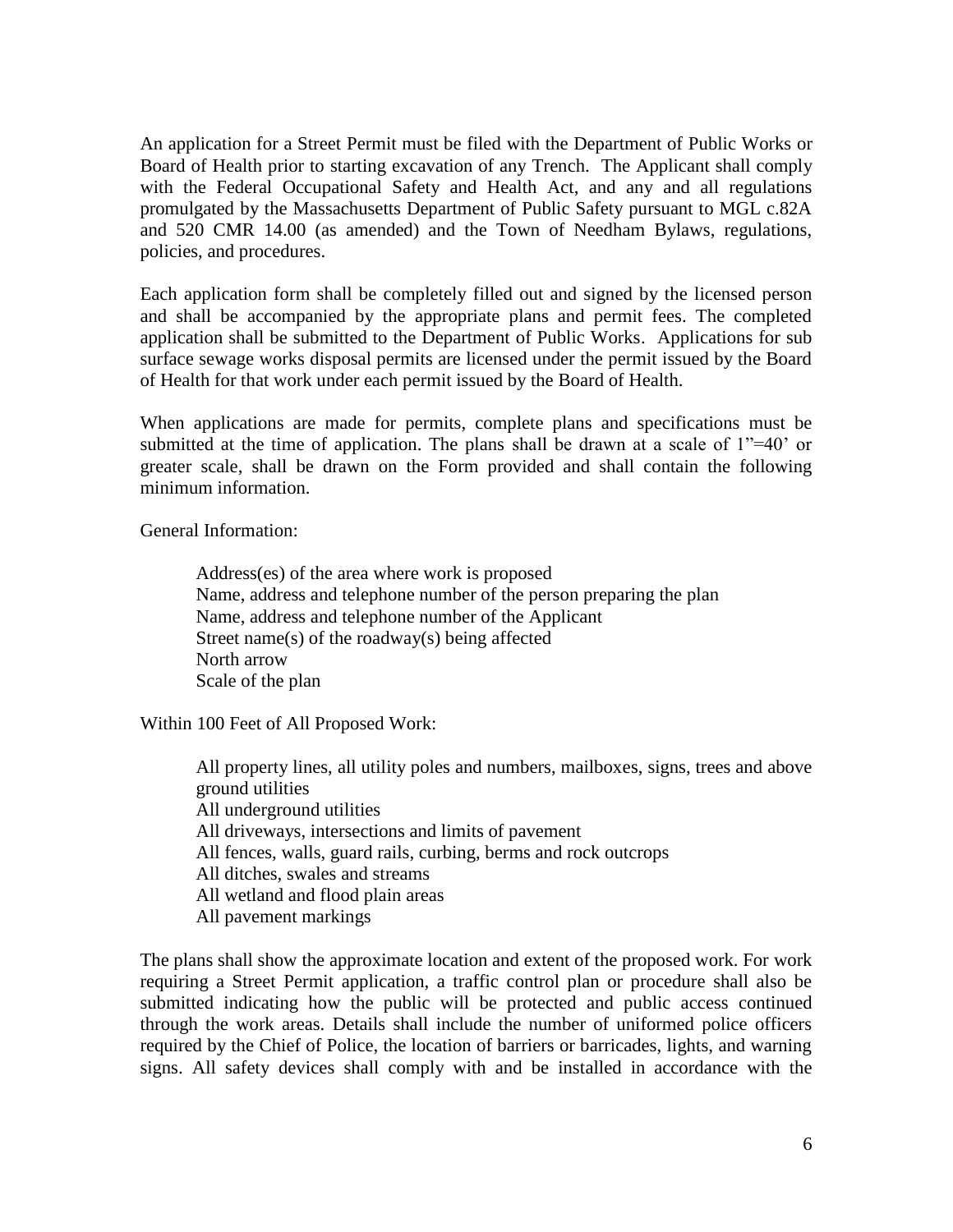Manual on Uniform Traffic Control Devices, current edition and with the Division of Occupational Safety Requirements.

No Permit and/or license will be issued to an Applicant and work will not be allowed to commence unless the Applicant and property owner of the site are current with all town fees.

#### Notification requirements

The Applicant shall in accordance with the General Laws of the Commonwealth of Massachusetts give notice to public utility companies before excavation. A valid "Dig Safe" number shall be obtained for each application. The Applicant is also required to notify the Water and Sewer Division for dig safe markings of water, sewer, drain, and Highway Division for traffic signal loops/conduit.

A twenty-four (24) hour notice to the Town Engineer or his designee prior to the start of work in the street or of a trench is required. The Street Permit may also have additional inspection notification requirements listed as part of the conditions of the permit.

## Permit Completion

Upon completion of construction work related to the Street Permit, the Applicant shall notify the Department of Public Works that the work has been completed in conformance with the permit. The site will be inspected and if it is determined that all aspects of the project are properly complete, the permit will be closed out. If the construction does not meet all criteria specified in the permit regarding the completeness of the project, a notice will be issued to the Applicant outlining the incomplete items.

In the event that a Street Permit cannot be closed out during the period between April 1<sup>st</sup> and November 30th, the applicant may submit a letter requesting approval of the work contingent upon its completion in order to obtain an occupancy certificate from the Building Department. Such written request shall include at a minimum: The date which work is expected to be completed, licensed persons that will be completing the work and a current Street Permit must be obtained by the licensed person. The Department of Public Works may provide guidance in the form of a standard letter that may be submitted for this request. If the request is not approved, the applicant will receive written notification of the reasons why the request was not accepted.

## SECTION 4 PERMIT AND LICENSE FEES

At the time of filing an application, all fees for the permit shall be paid by the Applicant. The fees are based on cost intended to cover the Town's administrative, technical, and inspectional review cost. The fee schedule is as follows: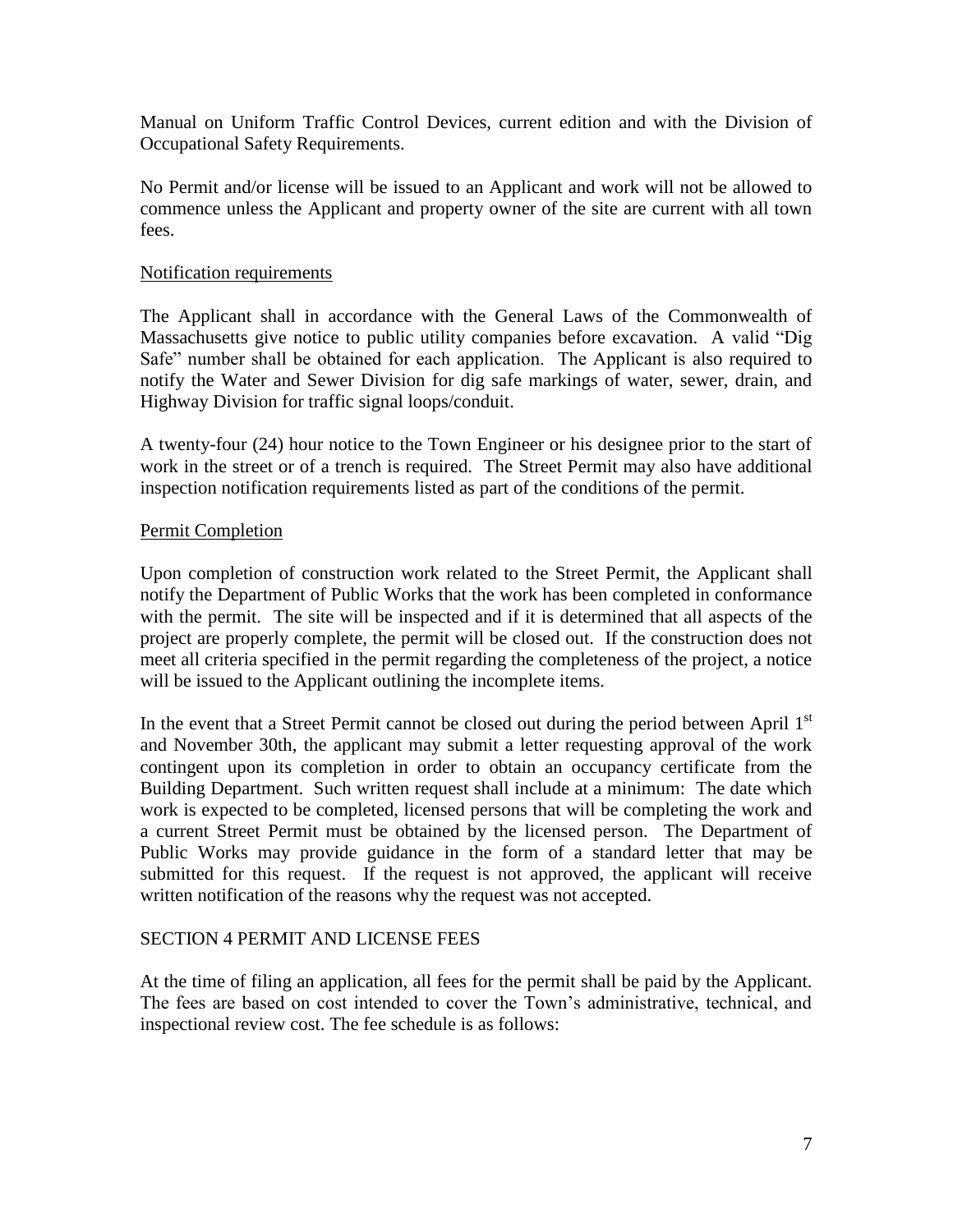| Street Permit Fee – Occupancy Only (Section 2.8)             | \$100               |
|--------------------------------------------------------------|---------------------|
| Street Permit Fee – Excavation (Section 2.8)                 | $$325$ plus \$1 per |
|                                                              | foot additional in  |
|                                                              | excess of 50 Feet   |
| License Fee (Section 3.1)                                    | \$300               |
| Trench Excavation Fee (Section 2.10)                         | \$50                |
| Street Permit Fee – Excavation Driveway Only (Section 2.8)*  | \$150               |
| Street Permit Fee – Excavation Private Utility (Section 2.8) | \$240               |
| Street Permit Fee - Privately Funded Sidewalk Improvements   |                     |
| (Section 2.8) $*$                                            | \$100               |

\* The Town recognizes that property owners desire to improve the sidewalk areas in front of their property. Street permits that include the reconstruction of a sidewalk that improves the Town's infrastructure along the frontage of the homeowner's property shall be required to pay only one permit fee of \$100. The sidewalk requirements for construction shall conform to the minimum standards required by the Town.

## SECTION 5 ISSUANCE OF PERMIT

A permit may be issued after proper completion of all aspects of the application for permit, a validly held street permit license, receipt of a surety bond and certificates of insurance showing insurance coverage in the required amounts; receipt of a DIG SAFE confirmation number; confirmation of notification of Water and Sewer, identification of the competent person responsible for work conducted under the permit, and payment of fees as required in these procedures.

A permit must be signed by the Director of Public Works or his designee before it becomes valid and will include an expiration date and a list of conditions. Permits will be issued within 2 working days after the complete application has been received including any bond amounts and fees, and approval by the Director. No work may commence until the Applicant has received a signed permit.

Permits issued under these procedures are valid for a period of 30 calendar days unless stated otherwise on the permit. Work may only be performed on work days between the dates of April  $1<sup>st</sup>$  and November  $30<sup>th</sup>$  inclusive and between the hours of 7:00 a.m. and 5:00 p.m. Except as permitted under the Emergency Permits Section of these procedures, no work shall be conducted on other than the above specified dates and times. Permits may be extended through November 30 of the current year. In the event of the Permit holder's failure to strictly comply with these procedures or permit conditions, the permit issued shall be revoked effective immediately upon making written notification of the violation to the Applicant by hand delivery or by ordinary mail, postage prepaid, addressed to the Applicant's address as shown on the permit.

A permit holder whose permit has been revoked will be subject to a license review which may result in the revocation of his/her license.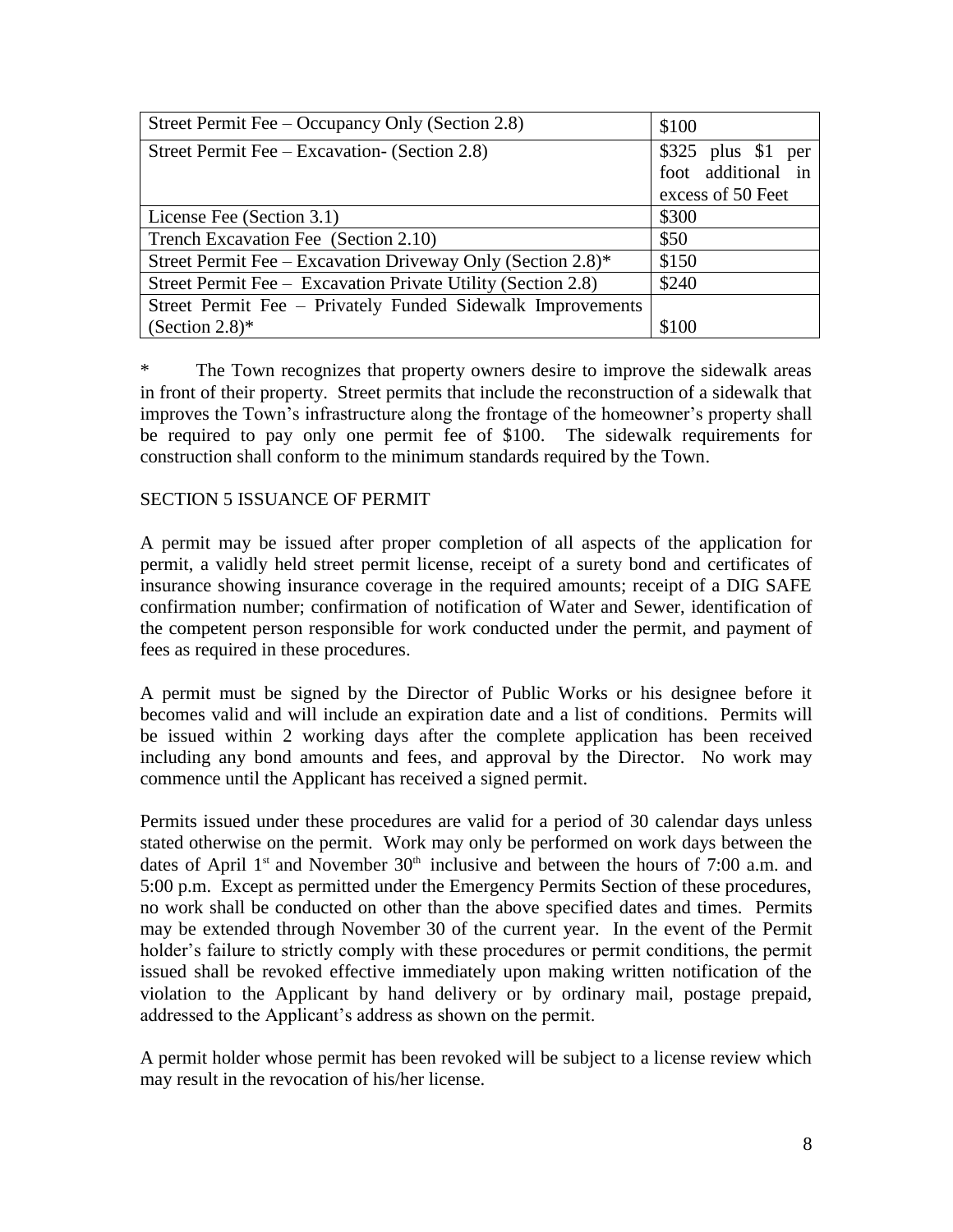#### SECTION 6 EMERGENCY PERMITS

Oral permission may be granted by the Director of Public Works or his designee to perform emergency work, such as repair of broken gas or water mains, sewer mains or drain lines, telecommunication lines, or electric service conduits. On the first working day following oral permission, the person receiving such permission shall file for a permit in the manner prescribed for non-emergency work.

#### SECTION 7 INDEMNIFICATION

The Applicant shall agree as a condition governing the issuance of a permit that the Applicant will indemnify and hold harmless the Town of Needham, the Director of Public Works and its agents and employees from any and all claims and action whatsoever arising from the exercises of said permit. The Applicant's signature on the permit application shall be deemed to be an acknowledgment and agreement with the above condition.

The Applicant shall agree as a condition governing the issuance of a permit that if it becomes necessary for the Town to incur legal fees or expenses to defend or enforce any of the terms or conditions of the permit, the Applicant shall reimburse the Town for any such fees and expenses reasonably incurred by the Town.

## SECTION 8 PROTECTIVE MEASURES & TRAFFIC CONTROL

It shall be the responsibility of the Applicant to make certain that the security of the traveling public is safeguarded and its rights are not unreasonably curtailed. The Applicant shall place around openings, excavations, encumbrances or obstructions, such barriers, barricades, lights, warning flags, danger signs and traffic control personnel as are required by the Department of Public Works and the Police Department to protect the safety of the general public. Adequate artificial lighting devices are required to call attention to and indicate the actual location of obstructions and hazards. All barricades, warning signs, lights, temporary signals and other protective devices shall conform with the current edition of the "Manual on Uniform Traffic Control Devices for Streets and Highways" and with the Division of Occupational Safety Requirements. Traffic control devices shall be set up prior to the start of construction or maintenance operations and shall remain in place only as long as needed or required by the Department of Public Works. Advertisements, notices and signs other than for traffic control shall not be displayed on or attached to any barricade or fence in any right of way.

When the work area encroaches upon a sidewalk, walkway or crosswalk area, protective barriers, together with appropriate warning and guidance devices and signs, must be utilized so that the passageway for pedestrians is safe and well defined.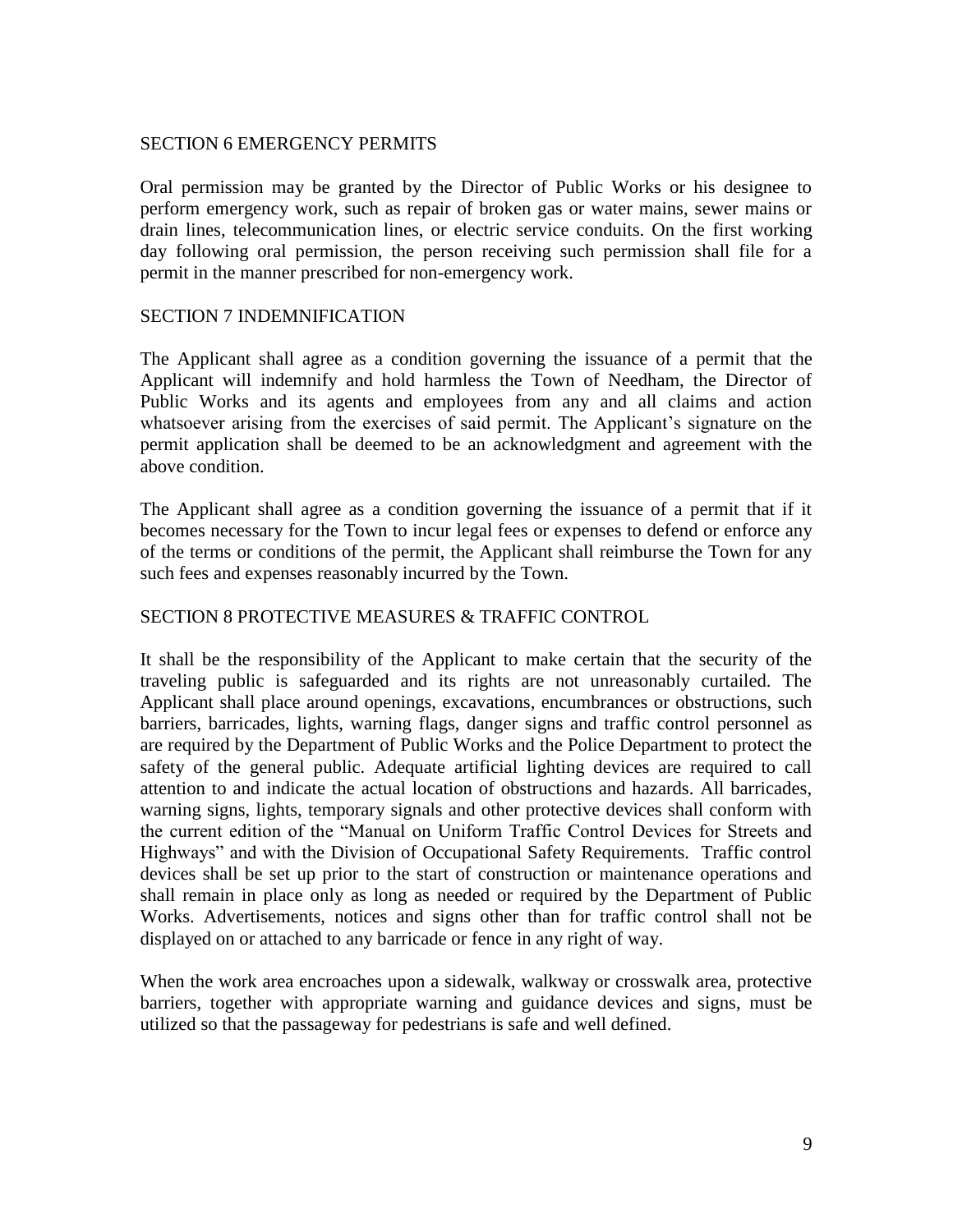If any work requires a detour of a section of road, the Applicant shall submit at least 5 days in advance a traffic management plan to the DPW, Police, and Fire Department for review.

## SECTION 9 STREET PERMIT CONSTRUCTION REQUIREMENTS

All construction shall comply with the "Standards To Be Employed by Public Utility Operators When Restoring any of the Streets, Lanes and Highways in Municipalities" (see Attached) as promulgated by the Massachusetts Department of Telecommunications and Energy (MDTE) 98-22, and shall also comply with the following requirements:

## GENERAL CONSTRUCTION

## Workmanship

As the work progresses, all streets shall be kept cleaned of all rubbish, excess earth, rock and other debris resulting from such work. All material excavated from trenches, and piles adjacent to the excavated trench in any street, shall be piled and maintained in such a manner as not to endanger those working in the trench, pedestrians, or users of the street, and so that as little inconvenience as possible is caused to those using the street from adjoining properties. Whenever necessary, in order to expedite the flow of traffic or to abate the dirt or dust nuisance, the boards or bins may be required by the Town to prevent the spreading of dirt into traffic lanes. Where the confines of the area being excavated are too narrow to permit the piling of excavated material beside the trench, the Town shall have the authority to require that the Applicant haul the excavated material to a storage site and then re-haul it to the trench site at the time of backfilling.

It shall be the Applicant's responsibility to secure the necessary permission and make all necessary arrangements for all required storage and disposal sites.

Dust control shall be provided as necessary to prevent a nuisance to abutters and surrounding areas. Dust control shall be by wetting or use of calcium chloride or other approved methods.

## Protection of Adjoining Properties and Facilities

The Applicant shall not interfere with any existing facility without the written consent of the Town and/or the owner of the facility. If it becomes necessary to relocate an existing facility, this shall be done by its owner. No facility owned by the Town shall be moved to accommodate the Applicant, unless the cost of such work will be borne entirely by the Applicant. The cost of moving privately owned facilities shall be similarly borne by the Applicant unless it makes other arrangements with the person owning the facility. The Applicant shall support and protect, by the use of timbers, all piles, conduits, poles, wires or other apparatus which may in any way be necessary to support, sustain and protect them under, over, along or across said excavation works. The Applicant shall secure approval of the method of support and protection from the owner of the facility. In case any of said pipes, conduits, poles, wires, or apparatus shall be damaged, and for this purpose, pipe coating or other encasement or devices are to be considered as part of a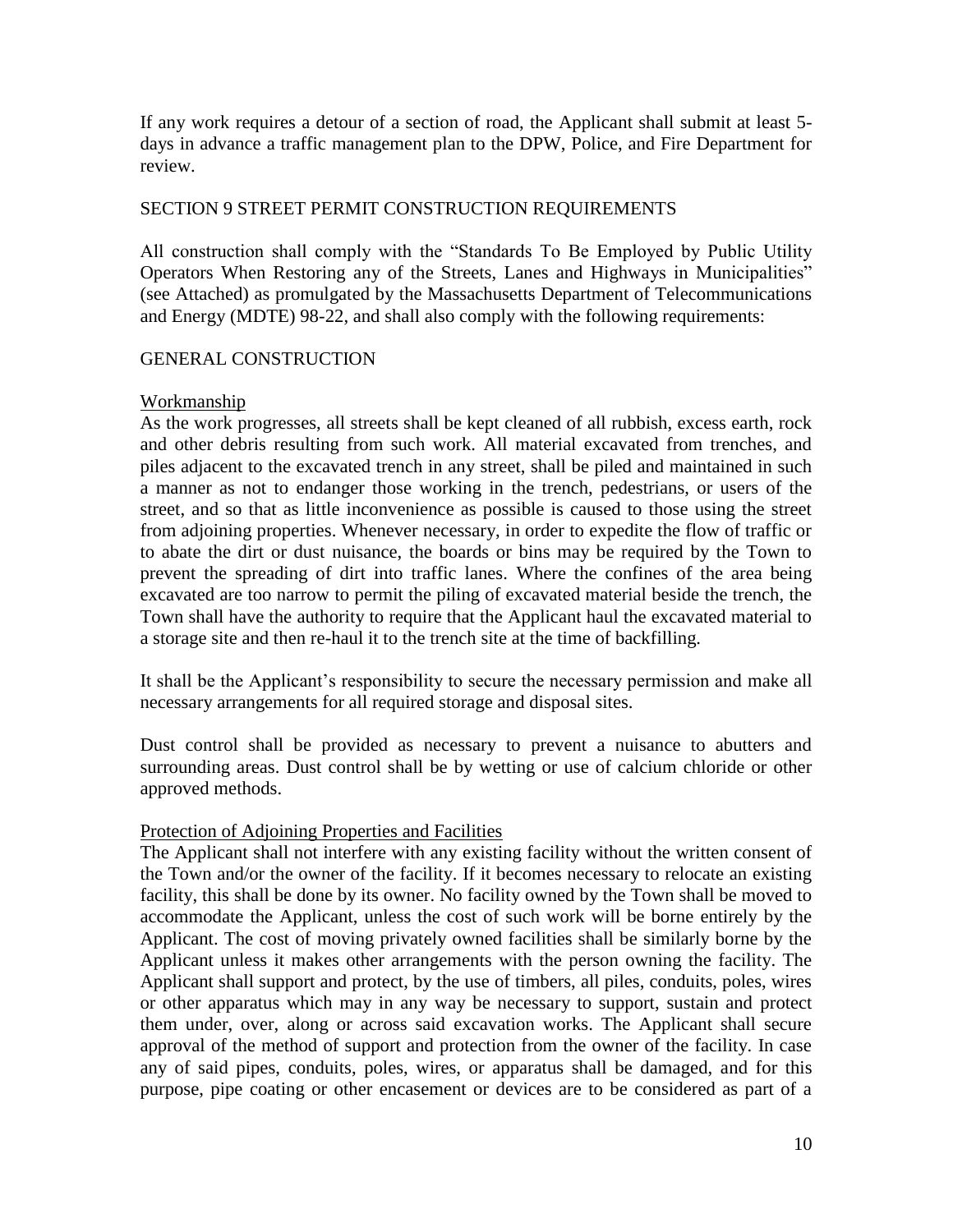structure, the Applicant shall promptly notify the owner thereof. All damaged facilities shall be repaired by the agency or person owning them and the expense of such repairs shall be charged to the Applicant. It is the intent of this paragraph that the Applicant shall assume all liability for damage to facilities and injury to persons. The only exception will be such instances where damage is exclusively due to the negligence of the owning company. The Town shall not be made a party to any action because of this paragraph. The Applicant shall inform himself as to the existence and location of all underground facilities and protect the same against damages.

The Applicant shall at all times, and at his own expense, preserve and protect from injury any adjoining property by providing proper foundations and lateral support, and by taking such other precautions as may be necessary for that purpose. The Applicant shall, at his own expense, shore up and protect buildings\*, trees, walls, fences or other property likely to be damaged during the progress of excavation work and shall be responsible for all damage to public or private property or roadways resulting from his failure to properly protect and carry out said work. The Applicant shall not remove, even temporarily, any trees or shrubs which exist in planting strip areas, without first obtaining the consent of the Director of Public Works or his designee. (See Massachusetts General Laws, Chapter 87, Section 5 – Cutting Trees)

All unattended trenches shall be plated with steel plates or shall be completely enclosed by a chain link fence at least 6 feet in height in accordance with M.G.L c 82A and 520 CMR 14.00.

The applicant is informed that any work associated with buildings may require approval by the building inspector.

## Shade Trees

Shade trees shall not be cut down, trimmed or otherwise injured. Where it is necessary to cut and remove pavement, curb, sidewalk and/or other surface improvement, the material shall be cut and removed by means of equipment suitable to the type of material to be removed and in a manner which results in a minimum amount of damage to adjacent improvements.

The following policy will be adhered to in case a tree is destroyed by the Applicant or a tree is authorized for removal by the Director:

All tree stumps and debris resulting from the work shall be removed from the location.

A replacement shall be made by the Applicant for each tree removed or destroyed with a minimum caliper of 2 inches or greater; the species and place of relocation to be designated by the Tree Warden. It must be planted in place and it must be balled-andburlapped.

The Applicant shall deliver to the Director of Public Works, a bona fide order, placed with a recognized established nursery before installing the authorized trees. The Order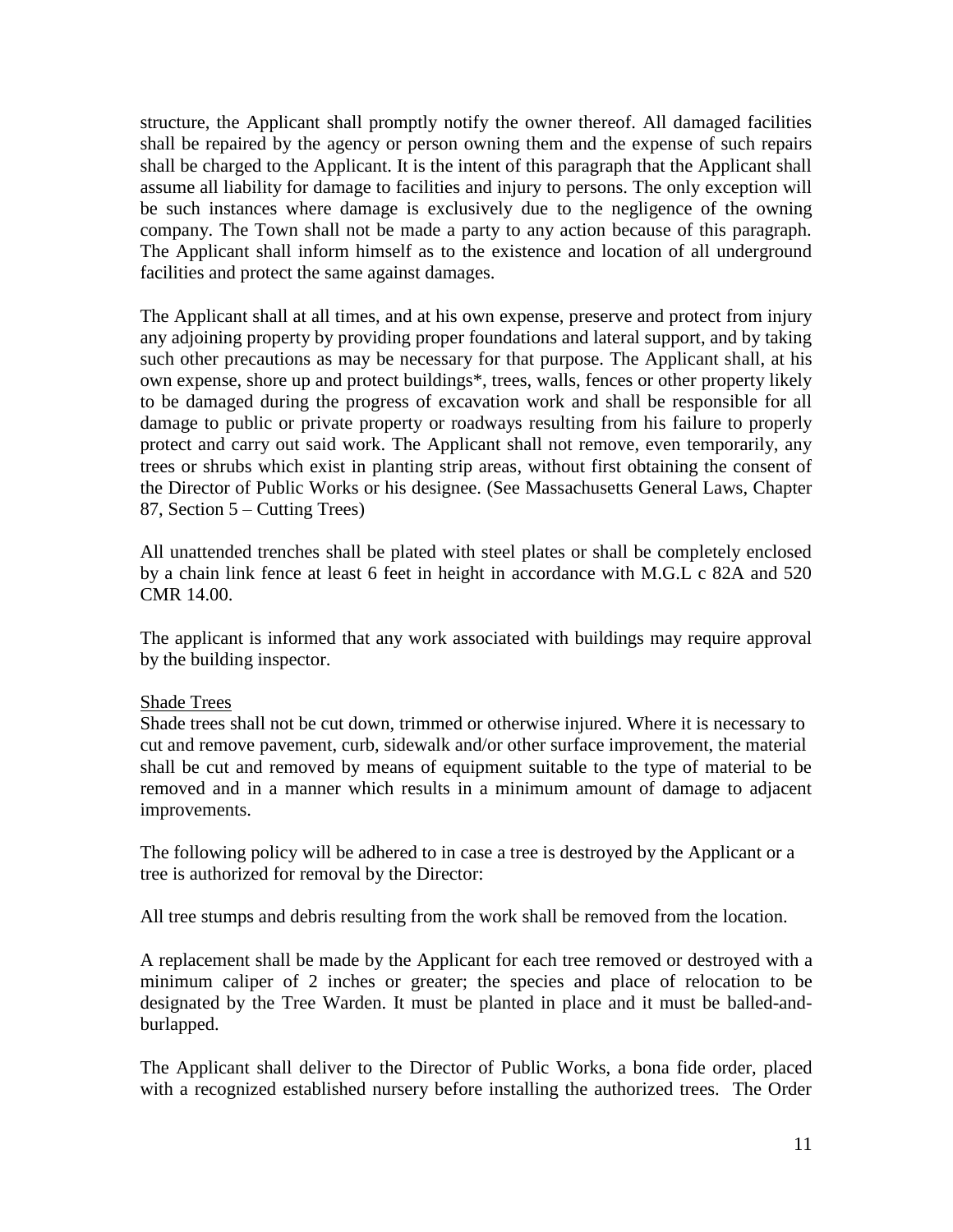shall include in it a statement that the size and species required will be in accordance with "USA Standard for Nursery Stock" and that planting will be done in accordance with the applicable provisions of the Massachusetts Department of Public Works Standard Specifications.

For roadside planting, the following type trees will be acceptable, subject to approval by the Director of Public Works as to which specific species is best for the location where the tree is to be planted: Norway Maple, Sugar Maple, Crimson King Maple, European Linden or approved equal.

In certain areas of the Town, ornamental trees, such as Flowering Crab, European Mountain Ash, Japanese Flowering Cherry, Moraine Ash and Washington Hawthorne, are acceptable as replacement trees. These trees are purchased by height and not by caliper and must be balled and burlapped. They must conform to the following minimum heights: 5' to 6', Flowering Crabs and Flowering Cherries; and 6' to 8' Moraine Ash, European Mountain Ash and Washington Hawthorne.

## Drainage

Provisions shall be made to provide for proper drainage during construction and the Applicant shall be responsible for all claims for damage or injury that may arise from or in connection with the work conducted under the permit. The permit holder shall exercise every reasonable precaution to prevent or minimize silting of rivers, streams, ponds, or wetland areas. This shall include the use of berms, dikes, dams, sediment basins, screened or crushed stone, gravel, mulches, grasses, waterways and other erosion control methods.

## Monuments

Property or street line monuments, survey reference points and permanent survey benchmarks, shall not be removed or disturbed, unless specifically permitted in writing by the Department of Public Works.

## Excavations, Backfilling, and Paving

Excavations shall be backfilled in layers not to exceed 12 inches and shall be compacted to not less than 95% maximum dry density at optimum moisture content using pneumatic tampers, vibratory compactors or other approved means. Puddling will not be allowed. The material compaction shall be determined by the Standard Proctor Method in accordance with Standard Specifications.

If unsuitable for backfill, excavated material shall be replaced with granular backfill gravel as specified in the Massachusetts Department of Public Works Standard Construction Specifications for Streets and Highways. Within the paved roadway areas, 8 inches of gravel borrow sub base conforming to Massachusetts Standard Specification M1.03.0 Type C shall be placed followed by 4 inches of crushed gravel conforming to M2.01.7 and finally the 2  $\frac{1}{2}$ " binder course and 1  $\frac{1}{2}$ " wearing course. In sidewalk and driveway areas, six (6) inches of crushed gravel base shall be placed and compacted to achieve 95% density. Any asphalt or concrete sidewalk surface shall be restored to a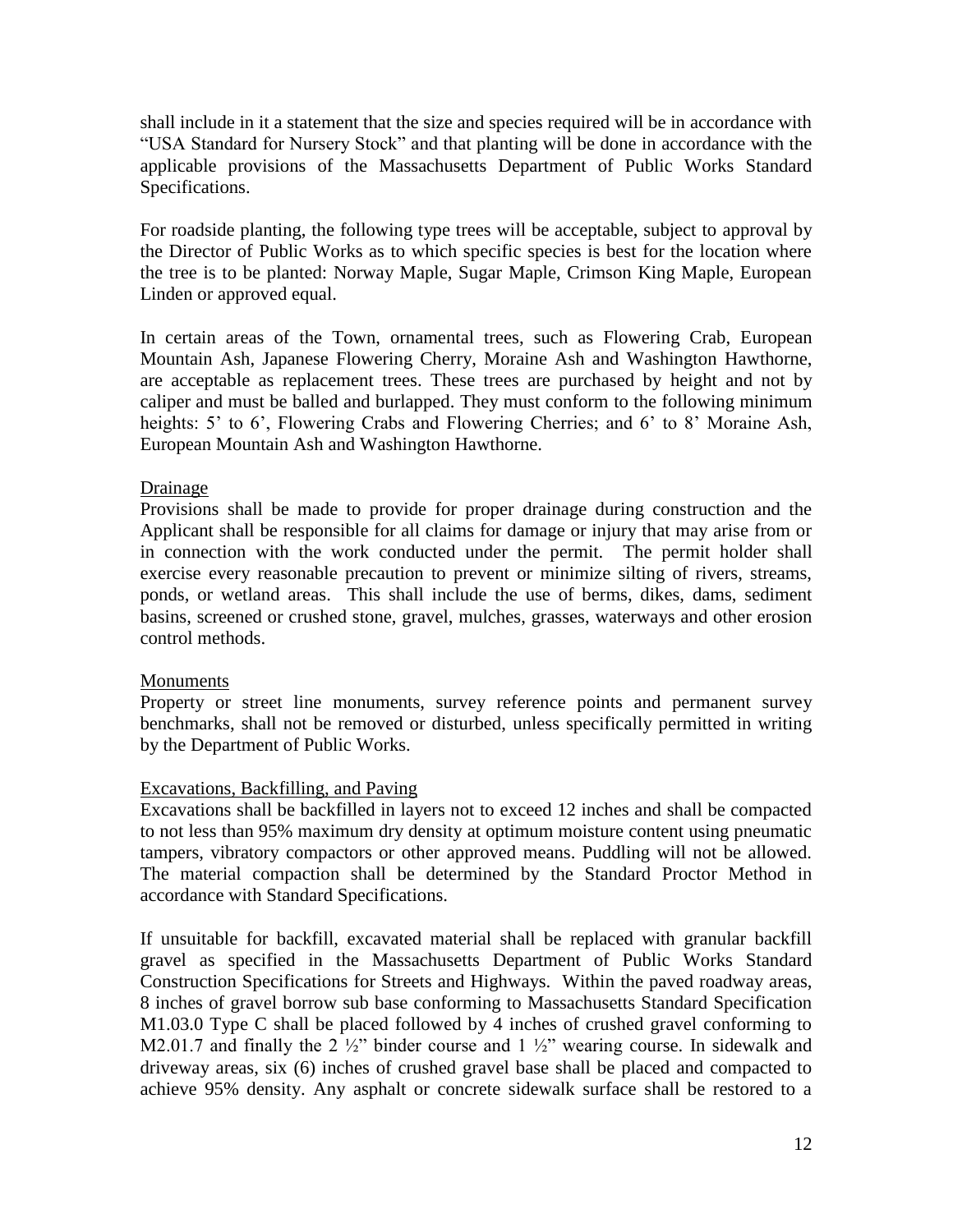depth equal to existing with three (3) inches of concrete or pavement minimum. In case of longitudinal trenches in a sidewalk area, full width restoration may be required.

In other areas, the excavation shall be restored to the condition that existed before the excavation or as directed by Department of Public Works inspectors. Any existing grassland shall be restored with four (4) inches of sifted loam which shall be fertilized and seeded.

## Driveways

One or a combination of driveway locations may be allowed for a residential lot for a maximum width of 24 feet in total. Such driveway location(s) shall be at least 30' from an intersecting road. (see attachment for typical drawing detail) Water box covers shall be installed where the water service shut off is located within paved areas.

## Sidewalks

Sidewalks shall meet AAB requirements and restored to a safe passable condition that meets additional specifications in this section. Sidewalk widths shall be 4'6" unless otherwise required to be wider per other permit condition, or regulation. Sidewalk widths of less than 4'-6" require approval from the DPW Director. All sidewalk surface repairs/replacements shall consist of the same materials that currently exist, unless the DPW Director approves such other material. Work on or in sidewalk areas may trigger a requirement for handicap ramp construction on corner lots. Property owners who choose to re-construct the sidewalk in front of their home may be required to construct a handicap ramp on corner lots. Water box covers shall be installed where the water service shut off is located within paved areas.

## Compliance Testing

In general, where compliance to the requirements of these Regulations and their intent is in question, the Applicant, at his expense shall provide any and all proof of compliance to the Department of Public Works. Acceptable proof shall be by, but not limited to, approved independent laboratory tests, approved independent field tests, shop drawings and certificates of compliance from manufacturers. Specific tests as required by regulations and specifications shall be performed.

# Other Requirements

The permit shall be kept with the foreman at the place where the work is being performed and shall be produced for examination upon request of any member or officer of the Department of Public Works or any police officer of the Town of Needham.

After an excavation is commenced, the work shall proceed in a continuous manner with diligence and expedition and shall be completed and the street restored, as nearly as possible to its original condition, so as not to obstruct the public places or travel thereon more than is reasonably necessary. The surface of the street shall be permanently restored within a period of time not to exceed five (5) days from the date of completion of the project. In any event, the Applicant shall place and maintain temporary pavement immediately upon backfilling which shall be maintained on a daily basis. Department of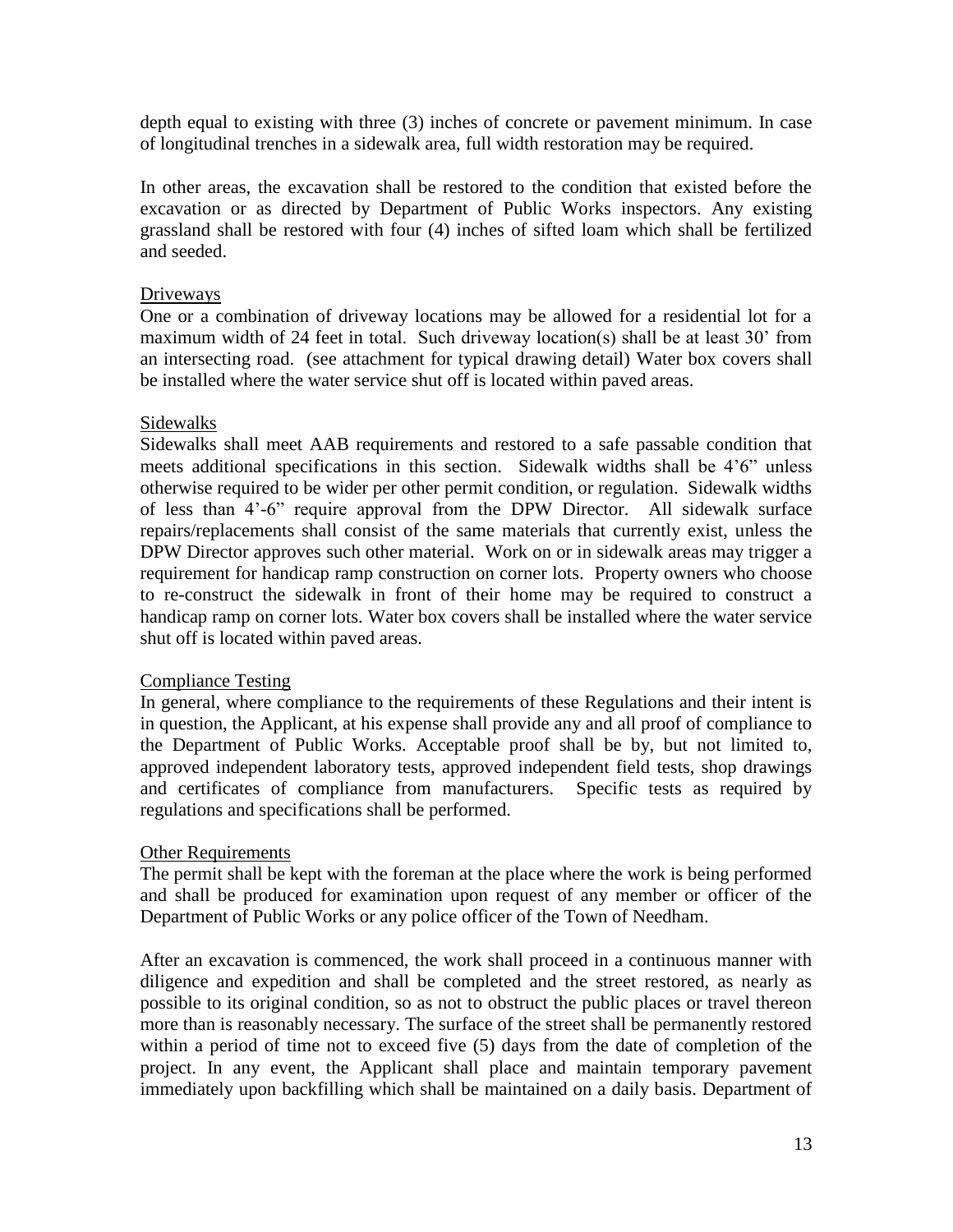Public Works inspectors will require temporary "hot-patch" or "cold-patch" dependent upon the location of the opening. Upon completion of the pavement restoration, the Department of Public Works shall be immediately notified as to the location and time of completion. Permanent pavement surface shall be smooth with less than  $\frac{1}{4}$  dip or bump within a 10' length.

Traffic loops at all signalized intersections must be undisturbed or replaced to original condition prior to completing construction.

## Restoration

Cuts in pavement shall be parallel or perpendicular to the line of the trench. In the case of transverse or diagonal trenching, the pavement shall be sawn to provide a flat diamond shaped patch with a two (2) foot minimum overlap on undisturbed material that will permit only one wheel of a vehicle at a time to strike the patch area. Within the sawn limits of the final patch, the existing pavement and any temporary material shall be removed and replaced to an equal depth with a minimum of four (4) inches (two and a half  $(2 \frac{1}{2})$  inches of base and  $1 \frac{1}{2}$  inches of top) of bituminous pavement laid and compacted to meet the existing pavement edge exactly. The face of all joints shall be sealed with asphalt emulsion and sanded.

In cases where multiple excavations are made in a street which would result in the edge of patches being closer than 20 feet to one another, the Department of Public Works Inspectors may require one continuous patch. (see attached typical drawing detail)

All permanent pavement markings (crosswalks, traffic center lines, etc.), shall be repainted or replaced by or under the direction of the Department of Public Works of the Town of Needham, at the expense of the Applicant.

The Director of Public Works, as a condition of the permit, reserves the right to restore the highway or cause the same to be restored under his directions and the Applicant shall reimburse the Town for any or all liability and expense suffered by reason of such work. If the final restoration is not completed in a prompt manner, Department forces will, after notice has been given to the Applicant, make final restoration which may be done after their normal working hours (overtime rate). The Applicant shall reimburse the Town for any liability and expense suffered by reason of such work.

## UTILITY CONNECTIONS

All utility connections to existing water mains, sewer mains and drain lines shall conform to the following standards and specifications. Sewer, water and drain connections require separate permits and fees from the Water and Sewer Division.

## Water Mains and Service Laterals

All extensions to water mains shall be made using a tapping sleeve and valve unless otherwise approved by the Water and Sewer Superintendent. The water main shall be Class 52 CLDI and shall meet Town of Needham Standard Construction Specifications.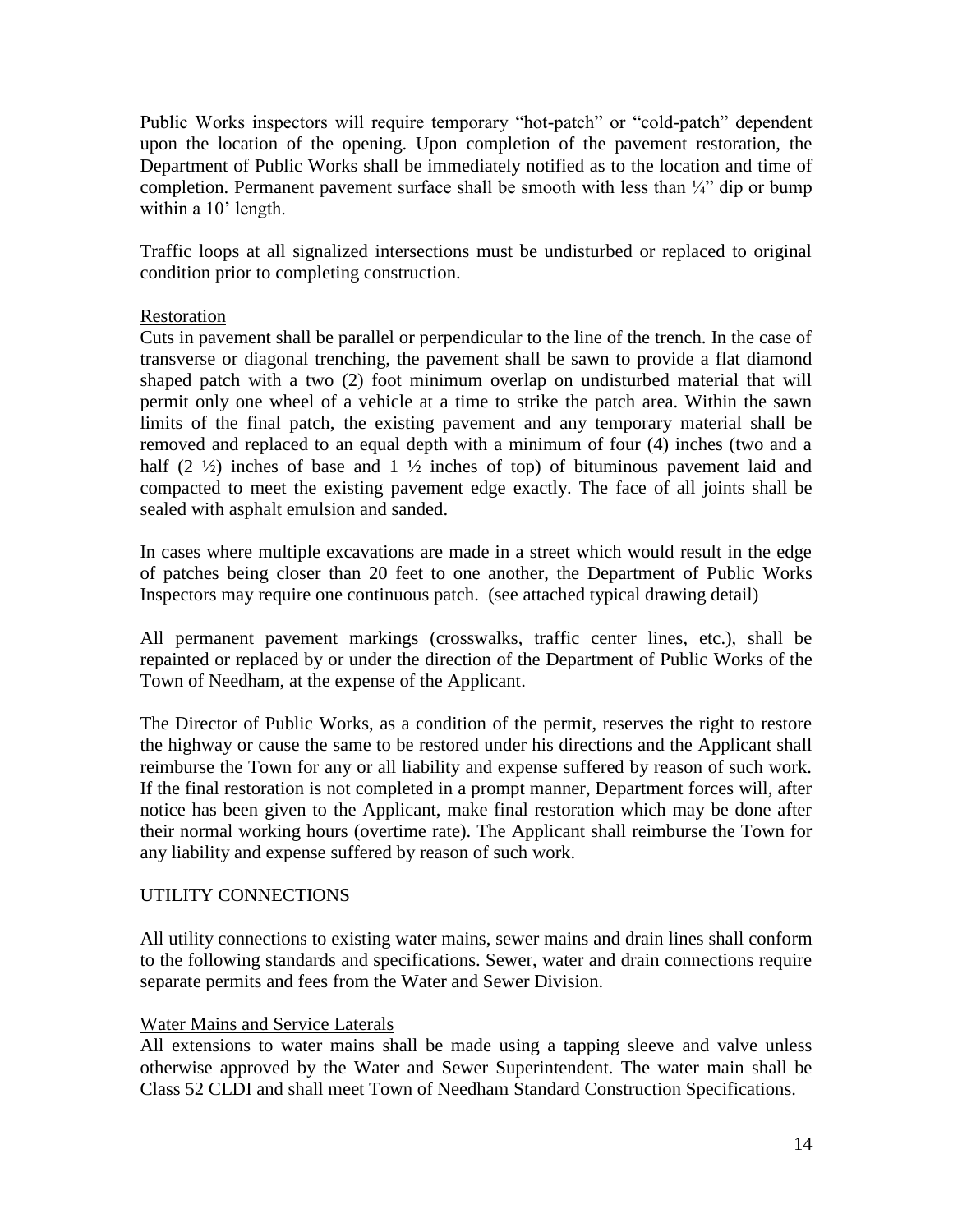All fittings and valves shall also meet Town of Needham Standard Construction Specifications. Poured concrete thrust blocks shall be installed at all tees, plugs and bends in the pipe. The concrete shall meet MDPW Specifications M4-02 for Cement Concrete Class C. The thrust blocks shall be poured against undisturbed original aground and shall be so placed that pipe joints will be accessible for any possible future repairs. Yokes and tie rods may be used where it is not possible to install thrust blocks or at the discretion of the Water and Sewer Superintendent. Pipe anchors shall be used when and as directed.

The pipe shall be properly bedded with clean gravel fill meeting MDPW Specification Ml.03.0 Type C. The bedding material shall be placed and compacted by hand to the top of the pipe making sure that no cavities in the bedding exist around the pipe. The pipe bedding shall then continue to one (1 ft.) foot above the pipe.

Service laterals shall be made of 1-inch copper using a 1-inch corporation meeting Town of Needham Standard Construction Specifications. The tap shall be made at either the 2 o'clock or 10 o'clock positions on the pipe and the lateral shall be bent into a gooseneck of at least 6 inches. Service laterals exceeding 1 inch in diameter shall be accompanied by a saddle attached to the water main unless otherwise instructed by the Water and Sewer Superintendent. The service lateral shall be bedded within a 1 ft. layer of sand meeting MDPW specifications M1.04.0 Type a. The curb stop shall be located within the street right of way as indicated in the Specifications.

## Sewer Mains

All sewer main extensions from existing sewer mains shall be made at a sewer manhole. The manhole structure shall be pre-cast reinforced concrete meeting ASTM C478 specifications. All joints shall be properly sealed with Butyl Rubber or Neoprene Rings and Type II Portland Cement Concrete. The manholes shall have pre-cut holes with rubberized boots for all pipe connections. The manhole shall be set on a minimum 8 inch leveled and compacted base or  $\frac{3}{4}$ "-1½" crushed stone. Doghouse style manholes are not permitted. See Town of Needham Standard Construction Specifications for further information.

The sewer main pipe shall be installed from the low end to the high end with the bell end of the pipe at the high end. The pipe shall be SDR 35 PVC and shall meet Town of Needham Standard Specifications. The pipe shall be set in a bed of  $\frac{3}{4}$ -1½" crushed stone and shall be completely surrounded by the stone to a depth of at least 8 inches.

The pipe shall be laid true to line and grade. The minimum pipe diameter used for main extensions shall be 8 inches. Larger diameters may be required as determined by the Director of Public Works. The minimum acceptable slope is 0.004 ft. /ft. Consideration shall be given to surrounding areas during the design process. The sewer main extension shall be designed to accommodate the maximum area that can be reasonably serviced as determined by the Director. Wyes and/or partials shall be installed where, in the opinion of the Director, such installation would service an unsewered potential lot.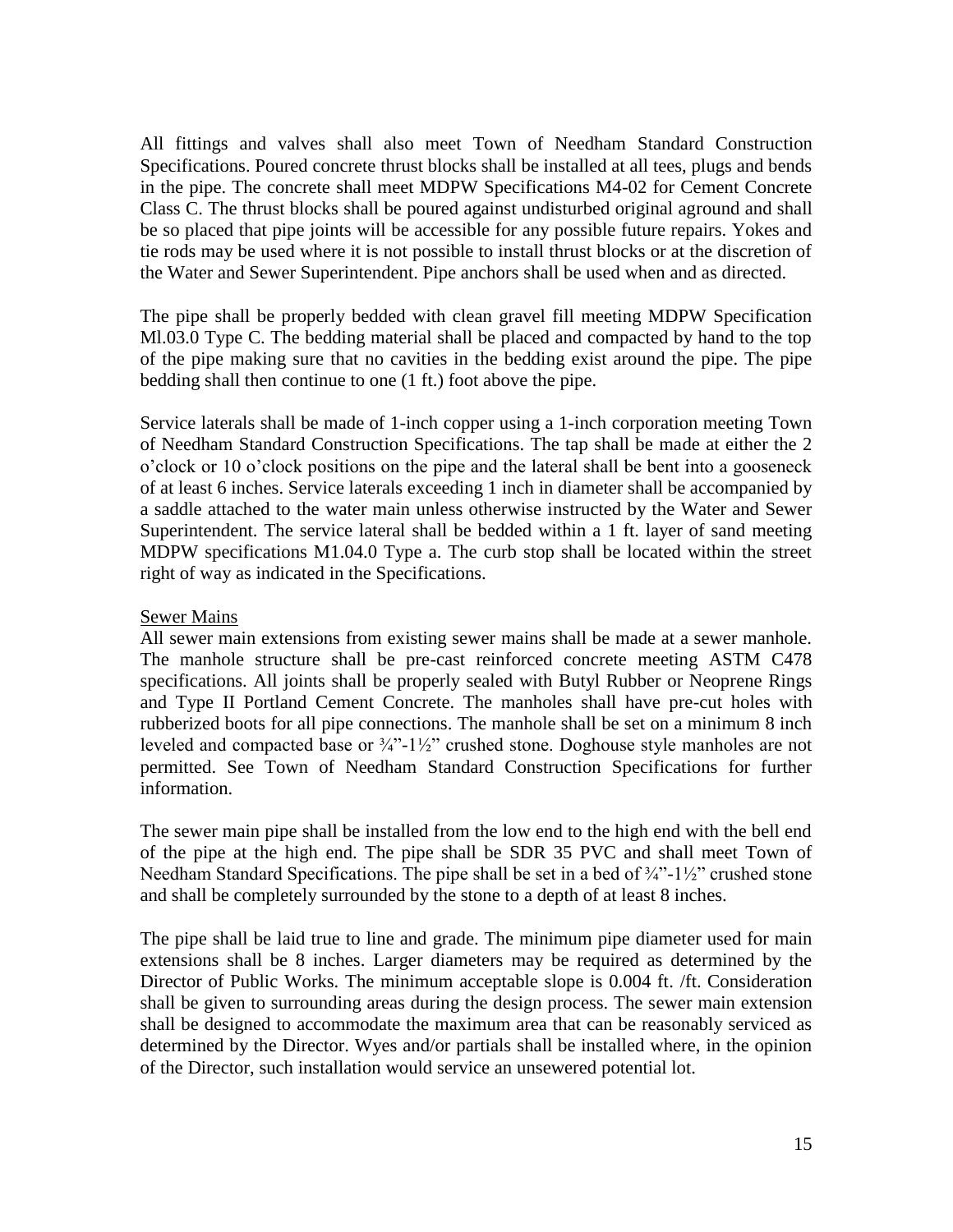Provision shall be made by the contractor to ensure that sewage does not surcharge in existing mains during construction. This may be accomplished by pumping with pumps capable of handling existing flows so that surcharging upstream does not occur or by fashioning a bypass pipe section to allow sewage to flow around the work area. In any event, sewage shall not be allowed to flood the excavation.

Lateral connections to the sewer main shall be made with wye connections set 45 degrees above the horizontal plane and angled in the direction of the sewage flow in the main. Wyes shall be SDR-35 PVC and shall meet Town of Needham Standard Construction Specifications. Connections to existing sewer mains other than PVC shall be made with Fernco-style saddle wyes. Such connections shall not be constructed without prior approval from the Director of Public Works.

# SECTION 10 INSPECTIONS

The Town shall make such inspections as are reasonably necessary in the enforcement of these procedures. The Town shall have the authority to promulgate and cause to be enforced such procedures as may be reasonably necessary to ensure that the work conforms to the requirements herein. The issued permit may include necessary scheduled inspection requirements during the construction process. The Applicant shall contact the DPW to schedule timing of inspections during the construction process.

# SECTION 11 ENFORCEMENT AND PENALTIES

Permit Procedures and Regulations. Whoever violates any provision of these procedures may be penalized by a non-criminal complaint in the District Court pursuant to provisions of Massachusetts General Laws, Chapter 40, Section 21D and upon conviction thereof, shall be fined \$100 for Street Permit violations or \$100 for Trench Excavation violations. Each day such violation continues shall constitute a separate offense.

If the work, or any part thereof, mentioned in the preceding sections shall be unskillfully or improperly done, the Town shall cause the same to be skillfully and properly done and shall keep an account of the expense thereof; and, in such cases, such person or utility shall pay the Town an amount equal to the whole of said expense incurred by said Town with an additional amount of 50% to cover indirect costs. The total cost is referred to herein as "recoverable charges". Thereafter, upon completion of the work and the determination of the costs thereof the Town shall issue no further permits to any person or utility until it shall receive payment of said costs.

Any person or utility who continues to violate any regulation of these procedures shall receive no further permits and is subject to license revocation until such time as the Town is satisfied that the person or utility shall comply with the terms of these Procedures and Regulations. A contractor license may be revoked or deemed non-renewable if the inspector deems their craftsmanship or performance sub standard to Needham DPW standards as determined by the Director of Public Works.